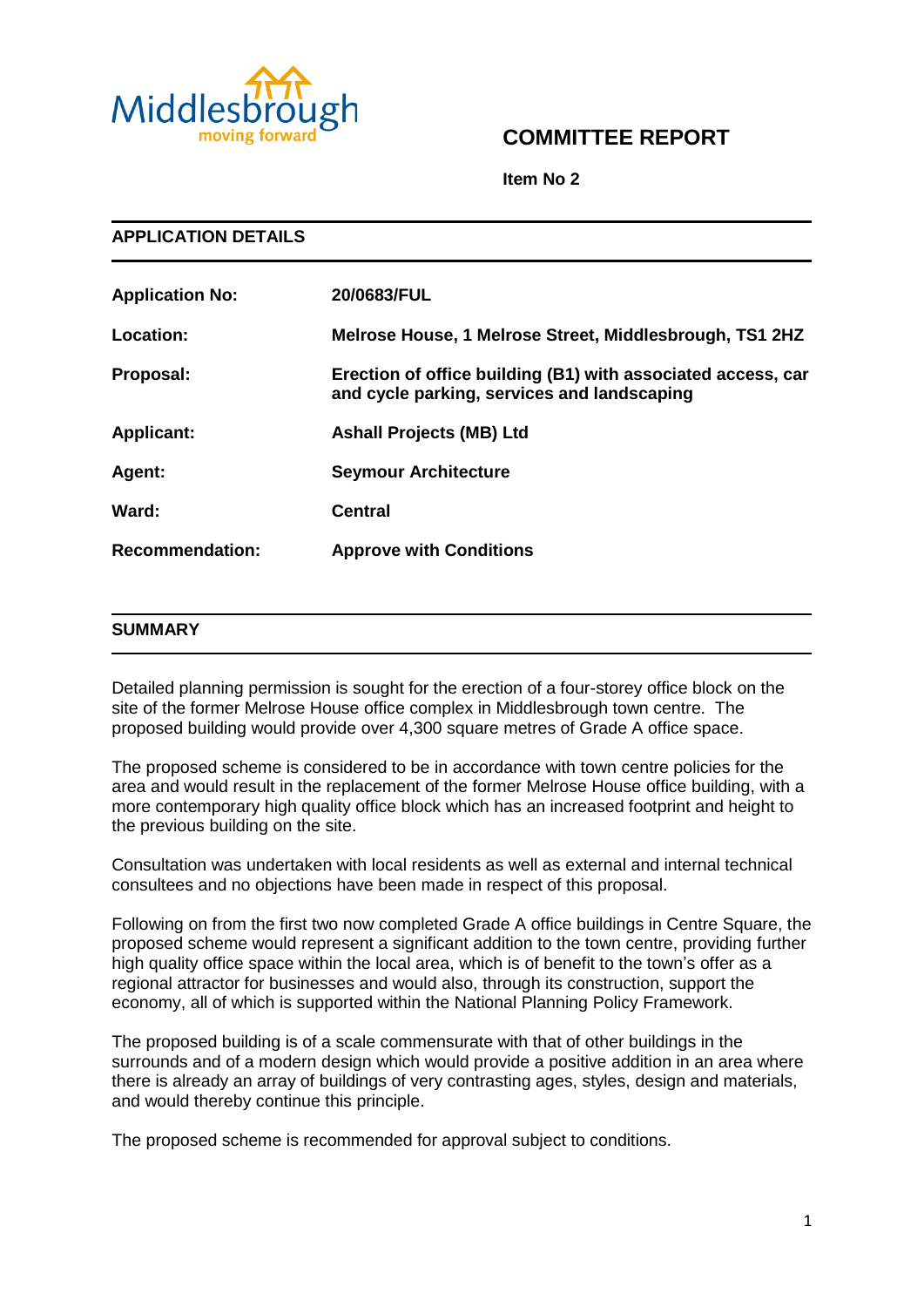# **SITE AND SURROUNDINGS AND PROPOSED WORKS**

The application site is a vacant, rectangular plot of land, measuring approximately 60 metres x 70 metres, within Middlesbrough Town Centre. The site was previously occupied by an office block known as Melrose House. The site is bounded to the north by Grange Road, to the south by building along Borough Road, to the east by a ped/cycle path and residential apartment blocks within Rutland Court, and to the west by Melrose Street.

The proposed development replaces the former Melrose House office complex with a fourstorey Grade A office building, providing 4,346 square metres of B1 office space. The building has an overall footprint of approximately 24 metres in depth and 50 metres in width.

It is worth noting that Grade A office space is generally considered the highest quality building in terms of design, appearance, construction, running and maintenance credentials, as well as those being well located, having good access to transport routes and sustainable transport modes.

To the east of the main building would be a smaller, ancillary building accommodating a substation, cycle store, refuse store and switch room. Wrapped around the building to the south and east would be 72 space car park, which has its access/egress onto Melrose Street.

# **PLANNING HISTORY**

There is one application that is relevant to the former Melrose House site.

20/0684/ADV Installation of non-illuminated signage with individual letters Under consideration

Although not specific to the application site, the following form part of the Grade A office developments within the nearby Centre Square.

#### 17/0193/FUL

Erection of office building (B1 use class) with ground floor cafe / food use (A3 Use Class) and associated cycle parking and landscaping Site of the former Register Office Approved Conditionally May 2017

17/0194/FUL

Erection of office building (Use Class B1) and associated access, car and cycle parking and landscaping Land to the east of Central Gardens Approved Conditionally May 2017

17/0195/FUL

Outline application for the development of 5 commercial office buildings (B1 Use) with part ground floor cafes (A3 use), including public realm works, landscaping, car parking, cycle parking and other ancillary development Centre Square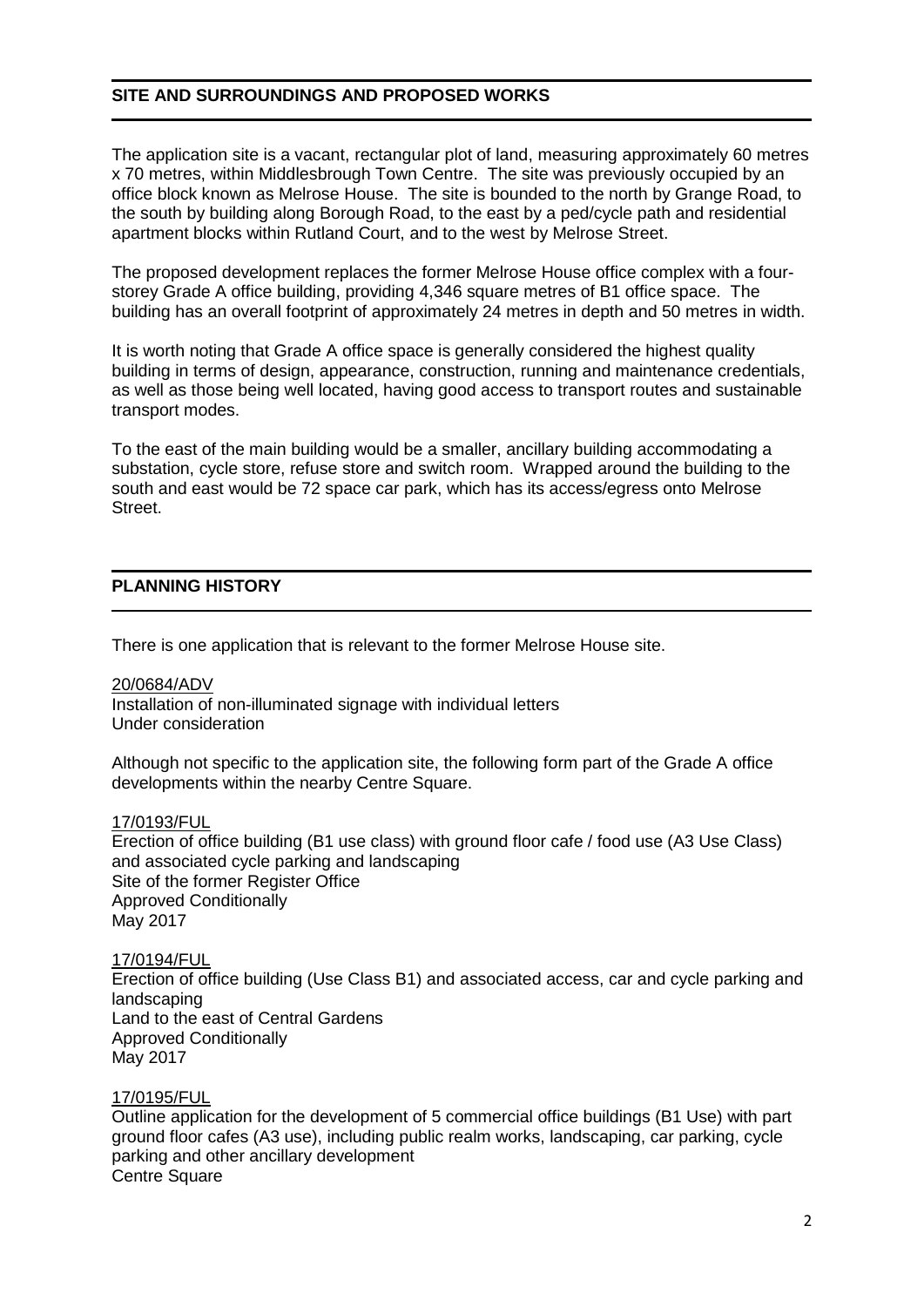# **PLANNING POLICY**

In accordance with Section 38(6) of the Planning and Compulsory Purchase Act 2004, Local Planning Authorities must determine applications for planning permission in accordance with the Development Plan for the area, unless material considerations indicate otherwise. Section 143 of the Localism Act requires the Local Planning Authority to take local finance considerations into account. Section 70(2) of the Town and Country Planning Act 1990 (as amended) requires Local Planning Authorities, in dealing with an application for planning permission, to have regard to:

- The provisions of the Development Plan, so far as material to the application
- Any local finance considerations, so far as material to the application, and
- Any other material considerations.

#### Middlesbrough Local Plan

The following documents comprise the *Middlesbrough Local Plan*, which is the Development Plan for Middlesbrough:

- Housing Local Plan (2014)
- Core Strategy DPD (2008, policies which have not been superseded/deleted only)
- Regeneration DPD (2009, policies which have not been superseded/deleted only)
- Tees Valley Joint Minerals and Waste Core Strategy DPD (2011)
- Tees Valley Joint Minerals and Waste Policies & Sites DPD (2011)
- Middlesbrough Local Plan (1999, Saved Policies only) and
- Marton West Neighbourhood Plan (2016, applicable in Marton West Ward only).

#### National Planning Policy Framework

National planning guidance, which is a material planning consideration, is largely detailed within the *National Planning Policy Framework* (NPPF). At the heart of the NPPF is a presumption in favour of sustainable development (paragraph 11). The NPPF defines the role of planning in achieving economically, socially and environmentally sustainable development although recognises that they are not criteria against which every application can or should be judged and highlights the need for local circumstances to be taken into account to reflect the character, needs and opportunities of each area.

For decision making, the NPPF advises that local planning authorities should approach decisions on proposed development in a positive and creative way, working pro-actively with applicants to secure developments that will improve the economic, social and environmental conditions of the area and that at every level should seek to approve applications for sustainable development (paragraph 38). The NPPF gives further overarching guidance in relation to:

- The delivery of housing,
- Supporting economic growth,
- Ensuring the vitality of town centres,
- Promoting healthy and safe communities,
- Promoting sustainable transport,
- Supporting the expansion of electronic communications networks,
- Making effective use of land,
- Achieving well designed buildings and places,
- Protecting the essential characteristics of Green Belt land
- Dealing with climate change and flooding, and supporting the transition to a low carbon future,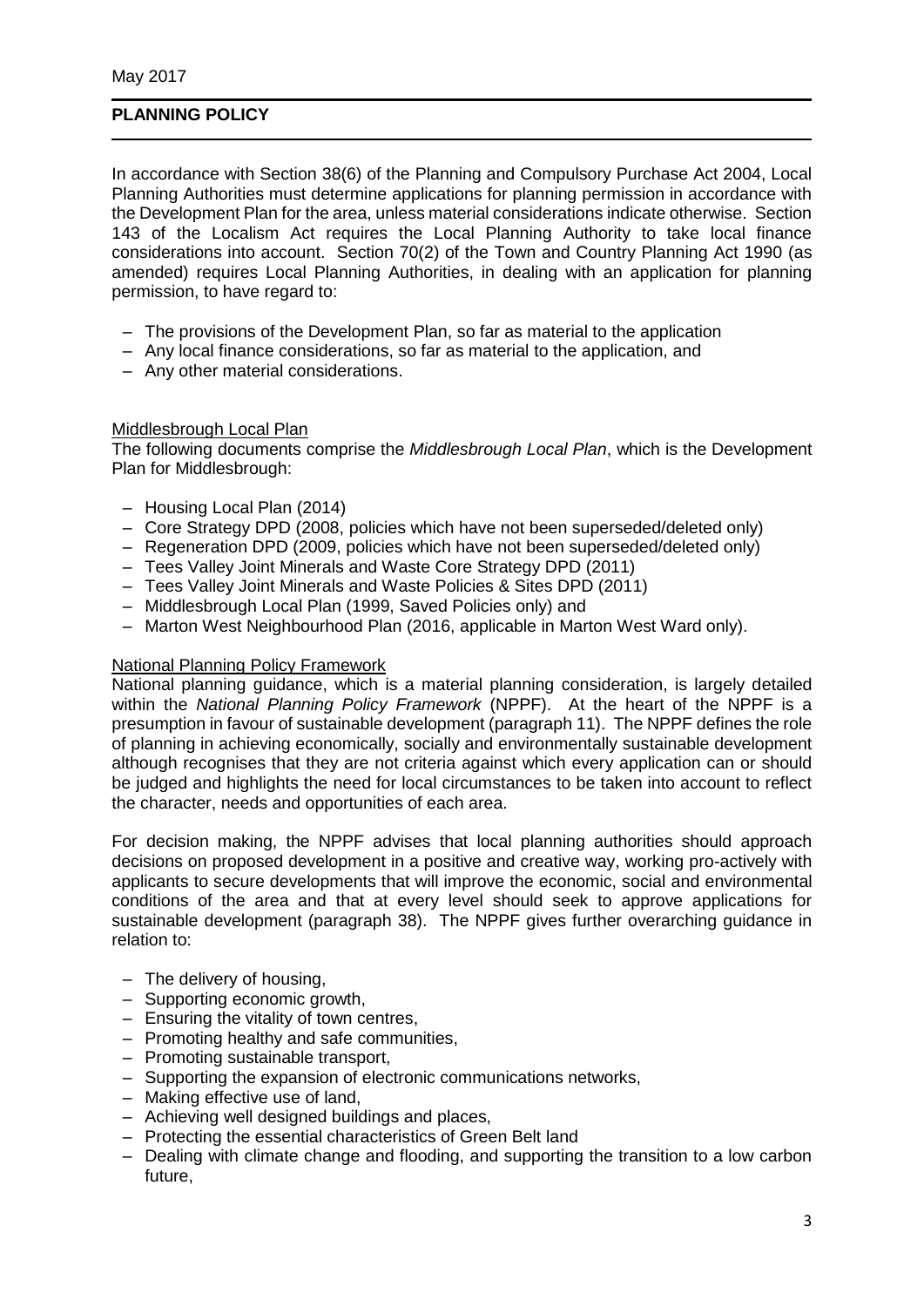- Conserving and enhancing the natural and historic environment, and
- Facilitating the sustainable use of minerals.

The planning policies and key areas of guidance that are relevant to the consideration of the application are:

H1 - Spatial Strategy CS17 - Transport Strategy CS4 - Sustainable Development CS5 - Design CS13 - Town Centres etc Strategy CS18 - Demand Management CS19 - Road Safety DC1 - General Development REG20 - Principal Use Sectors REG25 - Centre Square East UDSPD - Urban Design SPD

The detailed policy context and guidance for each policy is viewable within the relevant Local Plan documents, which can be accessed at the following web address. <https://www.middlesbrough.gov.uk/planning-and-housing/planning/planning-policy>

## **CONSULTATION AND PUBLICITY RESPONSES**

The application has been advertised in the local press, site notices have been posted around the site and consultations have been sent to statutory consultees, local residents, ward councillors and the local community council. A summary of the comments received is listed below.

#### Responses from Internal Technical Consultees

Planning Policy – No objections to the principle of the proposed use at this site.

Environmental Health – No objections subject to the compliance of the proposed development with the submitted noise assessment.

Waste Policy – No objections.

Highways – The proposals are considered to be a highly sustainable development, so there are no objections subject to seven conditions: 1) removal of the existing vehicular access, 2) the implementation of the car park before occupation of the building, 3) no barrier/gate near to the adjacent highway, 4) off-site highway works including Grange Road point closure, 5) method of works statement, 6) the submission of a travel plan, and 7) implementation with the cycle store details.

Flooding Officer – No objections.

Ward Councillors – No comments received.

#### Responses from External/Statutory Consultees

Northern Gas Networks – No objections.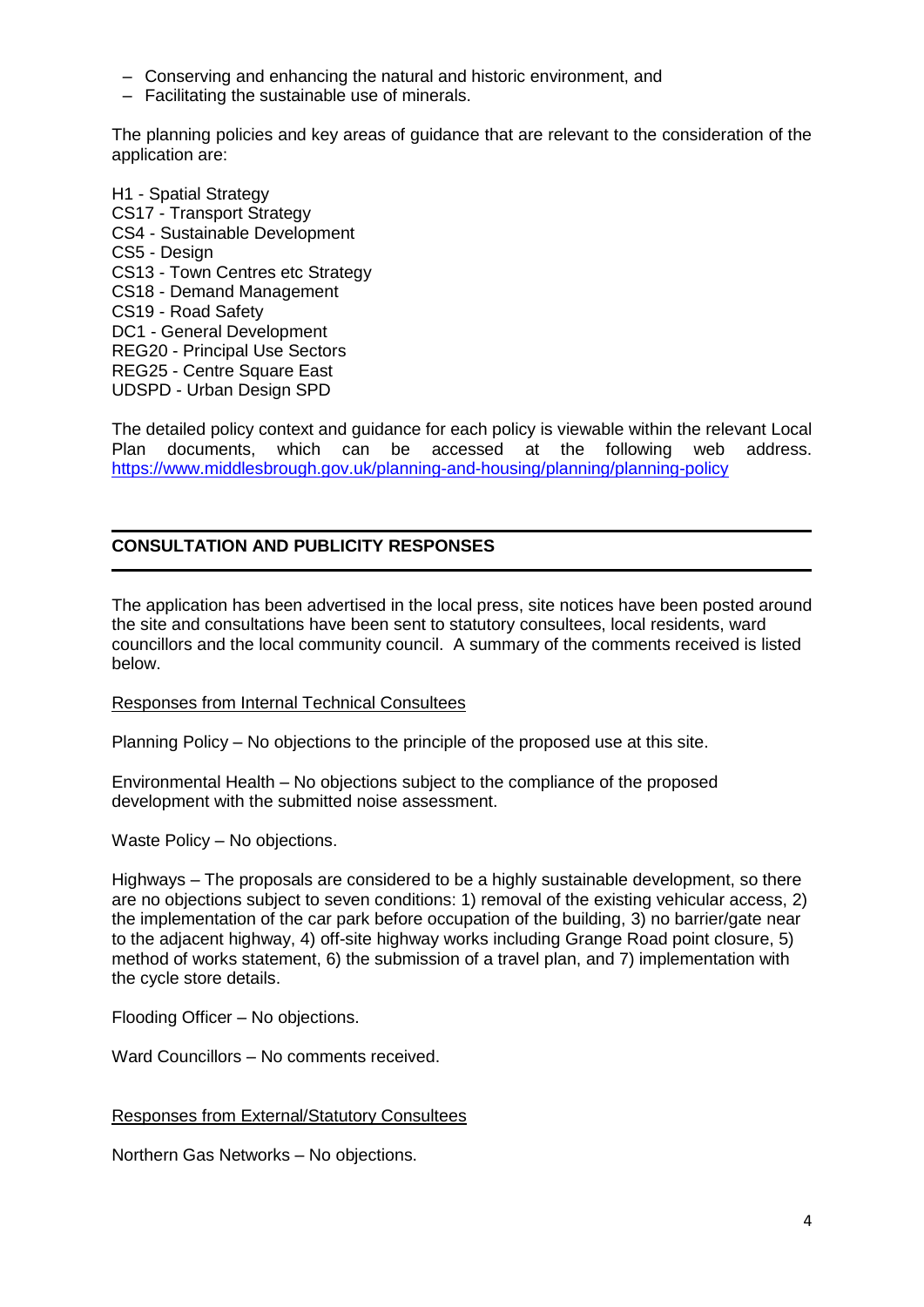Northumbrian Water – No objections subject to a condition requiring development to be carried out in accordance with the submitted drainage scheme.

Northern Powergrid – No comments received.

SBD officer – The proposals should adhere to the principles of Secured by Design.

#### **Public Responses**

| Number of original neighbour consultations 80 |   |
|-----------------------------------------------|---|
| Total numbers of comments received            | 0 |
| Total number of objections                    | O |
| Total number of support                       | O |
| Total number of representations               | O |

Site notice posted – 8th December 2020

#### **PLANNING CONSIDERATION AND ASSESSMENT**

1. Detailed planning permission is sought for the erection of a four-storey Grade A office block which would provide approximately 4,300 square metres of office space along with ancillary provisions such as a sub-station, cycle and refuse stores and indicative hard and soft landscaping.

The main planning considerations for this proposed development relate to:

- The principle of the development,
- Economic considerations.
- Design, appearance and quality,
- Impacts on the nearby buildings/uses,
- Impacts on the highway network,
- Impacts on residential amenity,

These and other material planning considerations are assessed below.

#### **Principle of Development**

- 2. The Government's planning guidance is set out in the National Planning Policy Framework (NPPF) and this confirms its support for development which is in accordance with an up-to-date Local Plan. It further supports sustainable development which involves seeking positive improvements in the quality of the built, natural and historic environment, as well as in people's quality of life, including improving the conditions in which people live, work, travel and take leisure.
- 3. The NPPF states that Planning should operate to encourage and not act as an impediment to sustainable growth, giving significant weight to the need to support economic growth and proactively meeting the development needs of business, supporting an economy fit for the 21st century.
- 4. Local Plan policies seek to achieve high quality development in the right place, which minimises the impact on the local area and nearby premises. The spatial objectives of the plan go further to reinforce the Stockton-Middlesbrough urban core as the principal centre for cultural, leisure and civic administration activities whilst establishing an environment that encourages and supports economic vitality and quality of life that attracts both people and businesses to Middlesbrough. Objectives further indicate the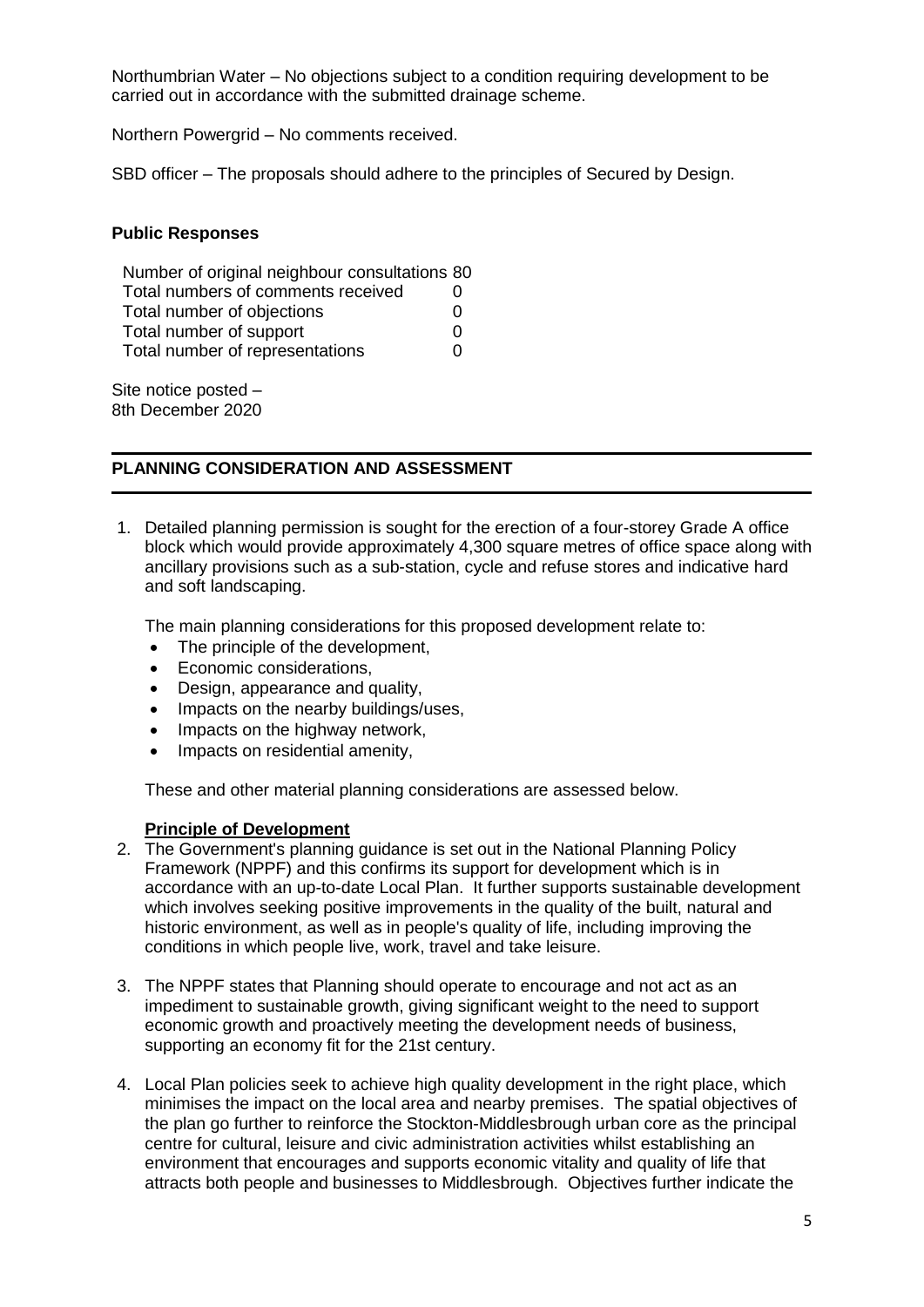desire to achieve high and sustainable levels of economic growth by supporting existing businesses and encouraging new ones to set up in Middlesbrough.

- 5. Spatial Policy H1 and Town Centre Policy CS13 emphasise that the majority of new retail, leisure and office development will be directed to the Town Centre. The site lies within the Central sector of the Middlesbrough Town Centre boundary as defined within the Local Plan, at a position well served by public transport and other facilities and provisions, thereby making it a highly sustainable location for such development, in accordance with the locational principles of the National Planning Policy Framework. It is considered that the provision of a four-storey modern Grade A office block within this key position just off Centre Square will assist in achieving these policy objectives in a manner which adds positive definition to the civic character of the local area.
- 6. Policies CS4 and CS5 collectively require sustainable development, making the most use of efficient land whilst demonstrating a high quality of design that enhances both the built and natural environments. As the proposed location is a brownfield site, and the building has a contemporary design in-keeping with the wider Centre Square area, it is considered to be in accordance with the principle of these policies.

#### **Economic Considerations**

- 7. Central Middlesbrough is the economic heart of the economy of Teesside, providing a mix of business, retail, leisure and cultural features. Similar to the Grade A office buildings approved in 2017, the proposed development is considered to make a significant contribution to sustaining and enhancing the 'Middlesbrough' offer, with a high quality office development providing opportunity for inward investment for professional and service sector companies not currently represented in the Tees Valley, or for progression of existing local businesses into new premises. In this regard, the scheme would reflect some of the ambitions of the Tees Valley Strategic Economic Plan which commits to strengthen the local economy.
- 8. It is understood that Grade A offices appeal to high-value employers with a propensity to enhance the local economy with higher than average Gross Value Added (GVA) accommodation and also bring new construction jobs to the area, (GVA being the economic term for the measure of the value of goods and services produced in an area, industry or sector of an economy). The document suggests that to increase jobs and businesses within the area there is a need to grow and retain professional services and have the ability to accommodate them in new, modern office space and that it is beneficial to accommodate this in Middlesbrough to optimise benefits. The submission further advises (as a result of market analysis) that, over the last thirty years, Middlesbrough has suffered as a result of a lack of investment in its office space and therefore suffered outward migration of major professional employers and believes that new, Grade A office space is a way which will address this by reducing the risk of future displacement and through attracting new business which would attract more spend within the local area.
- 9. The proposed development along with the completed buildings of Centre Square One and Two – would act as an anchor in realising the vision for the wider Centre Square area, which currently is not utilised to its potential and almost acts as incidental space rather than open space with a primary function. Although not facing Centre Square, additional office space near to Centre Square is considered to help bring further skilled workers to the location and assist to provide a renewed vibrancy for Centre Square and re-define its function as a civic space central to the town and being immediately adjacent to the retail and cultural areas of the centre.

#### **Design, Appearance and Quality**

10. The proposed office block would have a masonry finish on the ground floor but the upper floors would feature a principally glazed external appearance. The overall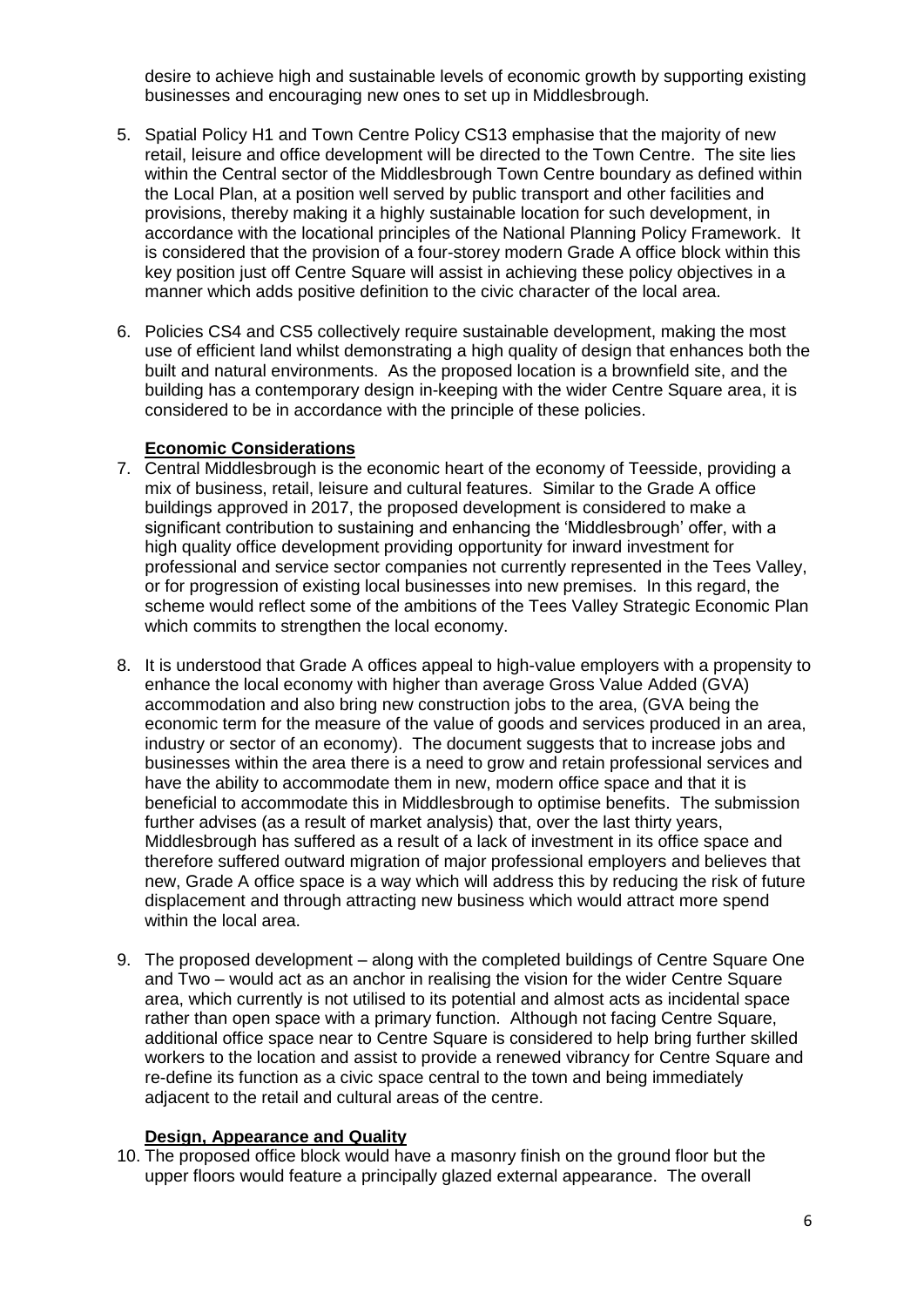appearance has been designed to complement the completed buildings within the wider Centre Square area. Although positioned away from these two buildings and not directly facing onto Centre Square, it is considered that this finish to the building is appropriate, as it supplements the brick-built buildings in the locality, and allows the proposals to tie in with the Centre Square developments. What's more, it is noted that all buildings in and around Centre Square are different in their form and use of materials – all being prominent and large buildings in their own right. The proposed scheme would continue that approach to new buildings within this location, providing a large and modern building of a high quality thereby considered to be in accordance with relevant local policy, which emphasises the need for high quality contemporary feature buildings to complement the modern civic open space and existing landmark buildings within the area.

- 11. The position and arrangement of the building on the corner is similar to the previous Melrose House office block, facing onto both Grange Road and Melrose Street. Mindful of its size and scale, not being too dissimilar to the former building, it is not considered to be overly intensive or would dominate the adjacent buildings.
- 12. The external appearance provides visually separate floors of development and the glass treatment to the principal elevations is deemed to provide particularly high quality space internally in terms of views out as well as achieving a lightweight upper section to the building. The external elevations have a vertical emphasis and whilst principally glazed includes cladding panels, which will bring colour to the overall scheme.
- 13. The application form states that the boundary treatments for the site would include metal fencing and post and wire fencing, although none of the submitted plans provide details of the fencing or their intended positions. A suitably worded condition is recommended to secure details of appropriate boundary treatments across the site.
- 14. In view of these considerations, the proposal is considered to adhere with the design requirements for such buildings as required by both local and national planning policies.

#### **Impacts on the Nearby Buildings/Uses**

- 15. Policy REG20 specifically identifies the Central sector as an appropriate location for offices, provided vehicular access is kept to a minimum, and the height of the development has regard to surrounding office and public buildings. The proposed fourstorey development is considered to be generally consistent with its surroundings and reflects the scaling, mass and height of the previous building on the site. Whilst complementing the uses to the north in Centre Square, to the south is Borough Road where various office and similar professional services can be found.
- 16. The proposed building would be positioned further north in comparison to the previous building on the site. Whereas the former Melrose House building was positioned approximately 14 metres back from the adopted highway, the north elevation of the proposed building would be 5 metres from Grange Road. Whilst this reduces the separation distance between the proposed building and that of Fountains Court across Grange Road, and potentially allows a greater degree of viewing between respective windows, the intervening distance would be approximately 22 metres. Such a relationship between two commercial buildings of this scale is deemed to be wholly acceptable. The proposed office use of the building  $-$  a continuation of the former use  $$ is not considered to unduly affect the way in which the adjacent buildings function.
- 17. To the east and west of the proposed building are residential properties. The potential implications on these will be considered later in the report.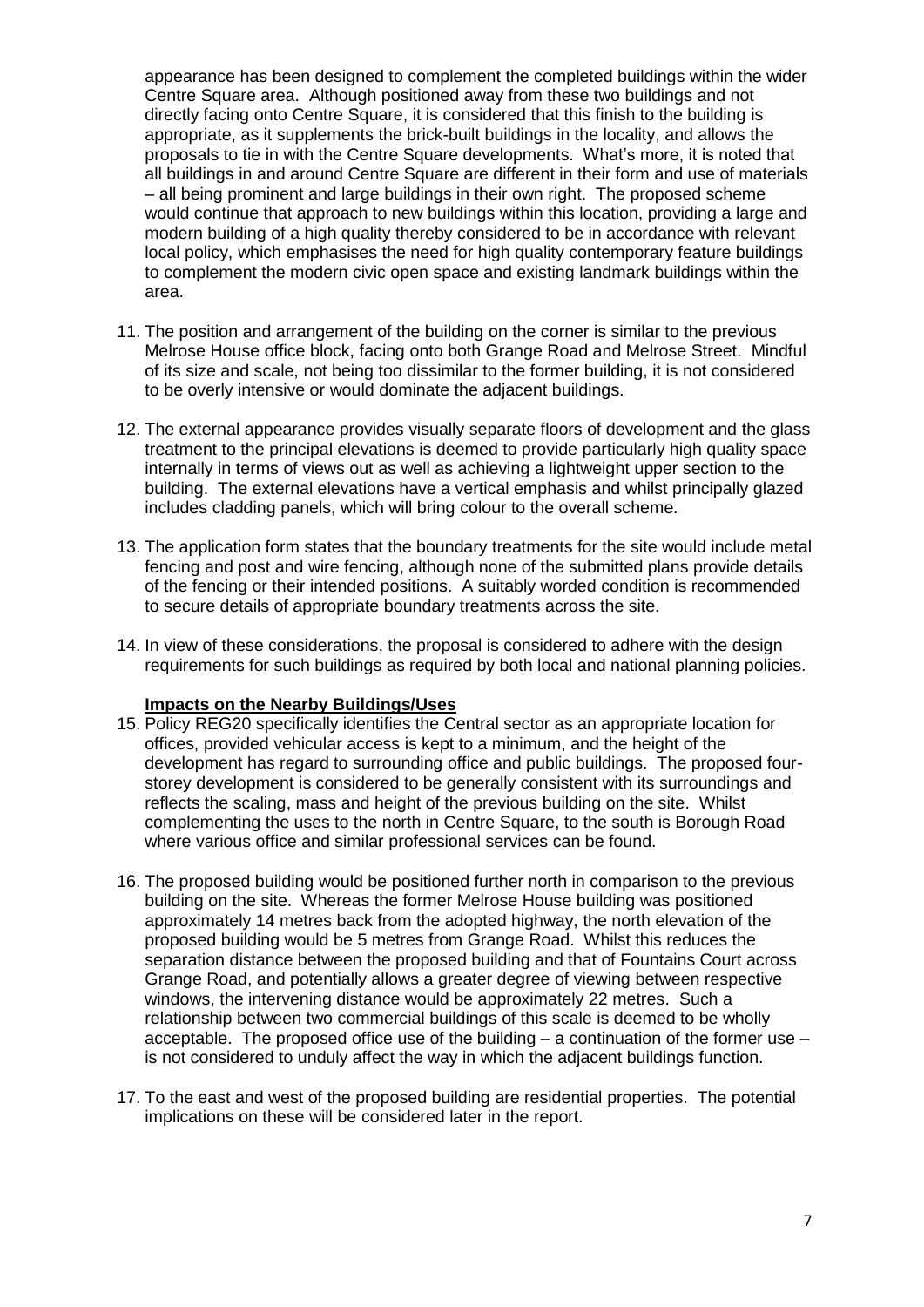## **Impacts on the Highway Network**

- 18. Policy CS17 determines development should be located where it will not have a detrimental impact upon the operation of the strategic transport network and will deliver the priorities identified within. Policy CS19 prioritises arrangements with developers for a package of measures to discourage car use and encourage sustainable transport choices. Policy CS18 requires that the amount of private car parking is restricted in accordance with the Tees Valley Design Guide and Specification. The proposed development is to be accessed via existing links, with car and cycle parking provision on site.
- 19. The proposed development is a town centre use and is positioned in reasonable close proximity to the railway station and bus station, and would be supported by numerous bus stops that exist within the town. The proposal, therefore, supports the principle of locating development in locations where there is a real prospect of its users travelling by sustainable means and limiting their travel movements on the wider network, which is in accordance with the principles of the National Planning Policy Framework.
- 20. As the development proposals form part of an extension to the Centre Square scheme. the same methodology has been applied in terms of traffic generation, parking and sustainability. The development has been tested within the strategic Aimsun model and has demonstrated to not have a material impact on the adjacent network. The proposals include 72 car parking spaces, which is less than the numbers recommended within the Tees Valley Highway Design Guide, although is deemed to be acceptable considering the sustainable location of the site and available town centre parking opportunities available within a short walk.
- 21. Access is to be taken from Melrose Street with existing vehicular access points stopped up and the kerb/footway reinstated. Due to these works and the extensive construction works, footways around the site frontage to Grange Road and Melrose Street will be resurfaced.
- 22. An existing north/south shared pedestrian/cycle route runs along the sites eastern boundary and connects the site to both Centre Square and wider Middlesbrough. As part of the proposed development, it is proposed to create a vehicular point closure on Grange Road, which will have the following benefits: (a) traffic associated with the new office will use Marton Road/Melrose Street to access the site, which will insulate existing residents from office/commercial through traffic and keep this traffic on the strategic network; (b) enable the aforementioned north/south pedestrian/cycle route to continue through to Centre Square unfettered so users of this route will not have to stop and give way to traffic.
- 23. The combination of the location of the site and proposed works is considered to result in a highly sustainable development. A Travel Plan has been submitted and a condition is recommended to ensure its implementation with the proposals to further reduce dependence on the private car.
- 24. In view of the above matters, it is considered that the proposed development accords with local and national policies on highway related matters and would not have any notable undue impacts on highway safety or the free flow of traffic.

# **Impacts on Residential Amenity**

25. In accordance with Policy DC1, as with all development proposals, consideration needs to be given to the impact on residential amenity. In this instance, the proposed building and associated use are within a town centre location where residential amenity and privacy will generally be reduced to that normally experienced in more residential areas although nonetheless requires reasonable assessment, in particular, against Local Plan Policy DC1 and the guidance of the National Planning Policy Framework.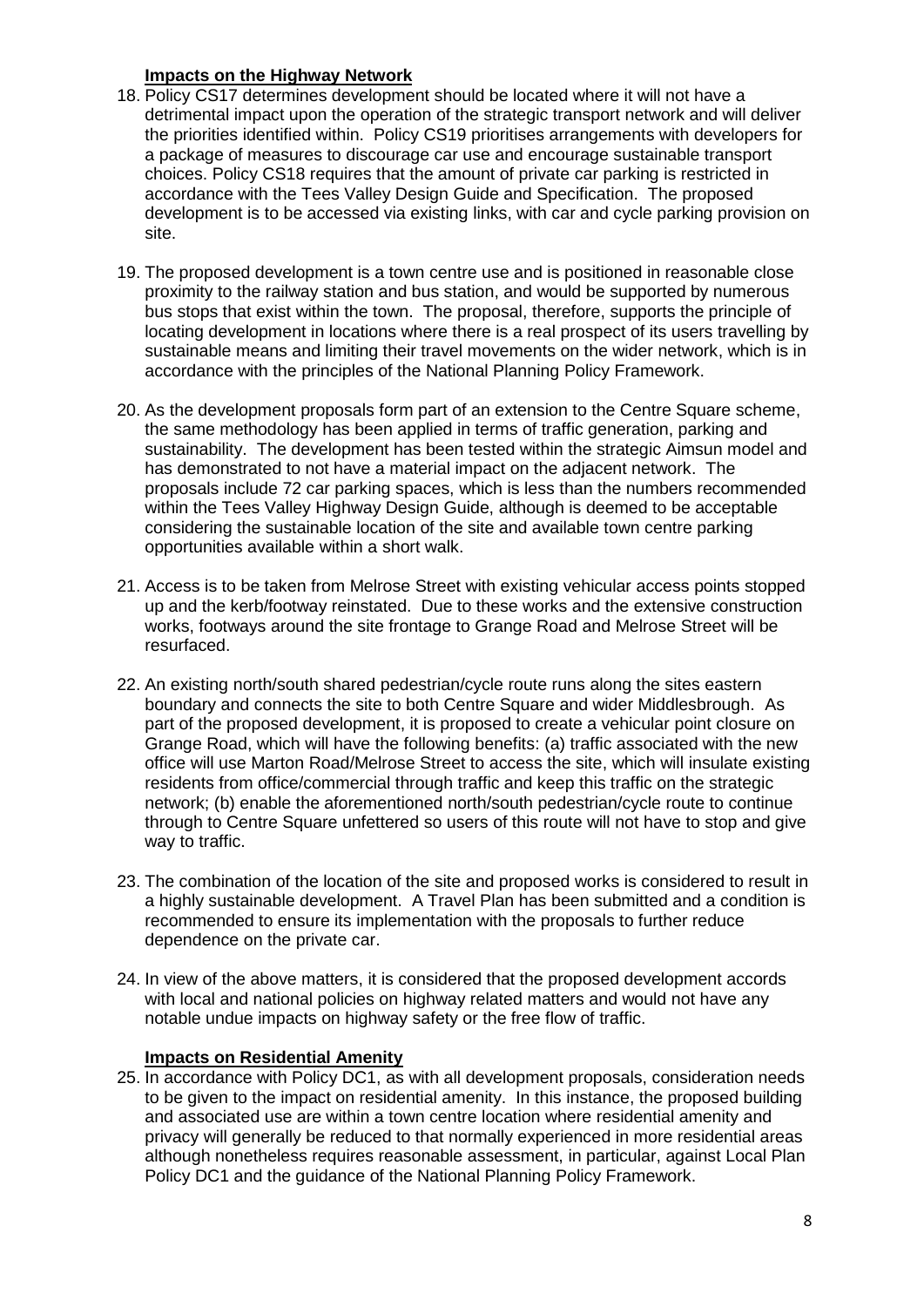- 26. Whilst the proposed building has commercial buildings to the north and south, it has residential properties to the east and west.
- 27. To the west are the rear elevations of residential dwellinghouses of Jedburgh Street. The separation distance between the proposed building and these houses would be approximately 35 metres, which exceeds the minimum unobstructed distance of 21 metres between residential properties as advised in the Urban Design SPD. It is, of course, noted that the proposed development is not for residential use, though this guidance can still act as an instrument to ensure appropriate layout for new proposals that potentially affect residential uses. Moreover, the existing belt of mature trees that run north to south along Melrose Street (and are positioned to the rear of the houses on Jedburgh Street) acts as a screen between the proposal site and the houses and further reducing any harmful impacts. With the separation distance of 35 metres as well as the screening of trees, it is considered that the impacts on the living conditions of existing residents at Jedburgh Street would not be significant.
- 28. To the east are residential apartments within Rutland Court, which are positioned approximately 35 metres from the nearest elevation of the proposed building. Likewise with the properties on Jedburgh Street, such a separation distance is considered to be appropriate for a building of this size. Although there is no tree belt to screen the development on this side, given the distances involved, any shadowing and shading caused by the proposed building would fall within the site and not onto the residential properties. On balance, there are considered to be no significant impacts on the living conditions of the existing residents at Rutland Court.
- 29. Whilst it is anticipated that the proposed building would result in an increase in the use of the Melrose House site and therefore noise and disturbance, it is considered that this would be background noise and disturbance which would not be uncommon in such a location and is arguably aligned to town centre living. In view of these matters, it is considered that the proposed building and use would not unduly affect residential amenity or privacy.

## **Other Matters**

30. The application was supported by a Flood Risk Assessment which has been considered by appropriate bodies. It indicates suitable ability exists to undertake sustainable drainage solutions for the scheme and achieve suitable discharge rates in to the surface water system. There are no objections with the scheme provided it is carried out in accordance with the submitted drainage documentation. A condition is recommended to ensure this.

## **Overall Conclusions**

- 31. Although not strictly a part of the Centre Square general masterplan, the proposals are a continuation of the Centre Square developments (Buildings One and Two) which provide Grade A office accommodation and are hoped to beneficially impact on the town centre offer and on the local economy, being in accordance with the NPPF and the Local Plan policy CS7.
- 32. In terms of the social element, it is considered that the proposals would appeal to highvalue employers, provide new employment opportunities in skilled trades and create higher average weekly incomes for local people. It will assist in re-invigorating the use of Centre Square and as such, accords with the social strand of sustainability within the NPPF.
- 33. The overall scale and type of development proposed would evidently contribute towards reinforcing and strengthening the role of the town centre as the principal centre within the Tees Valley city region and support the commercial role of the town centre. As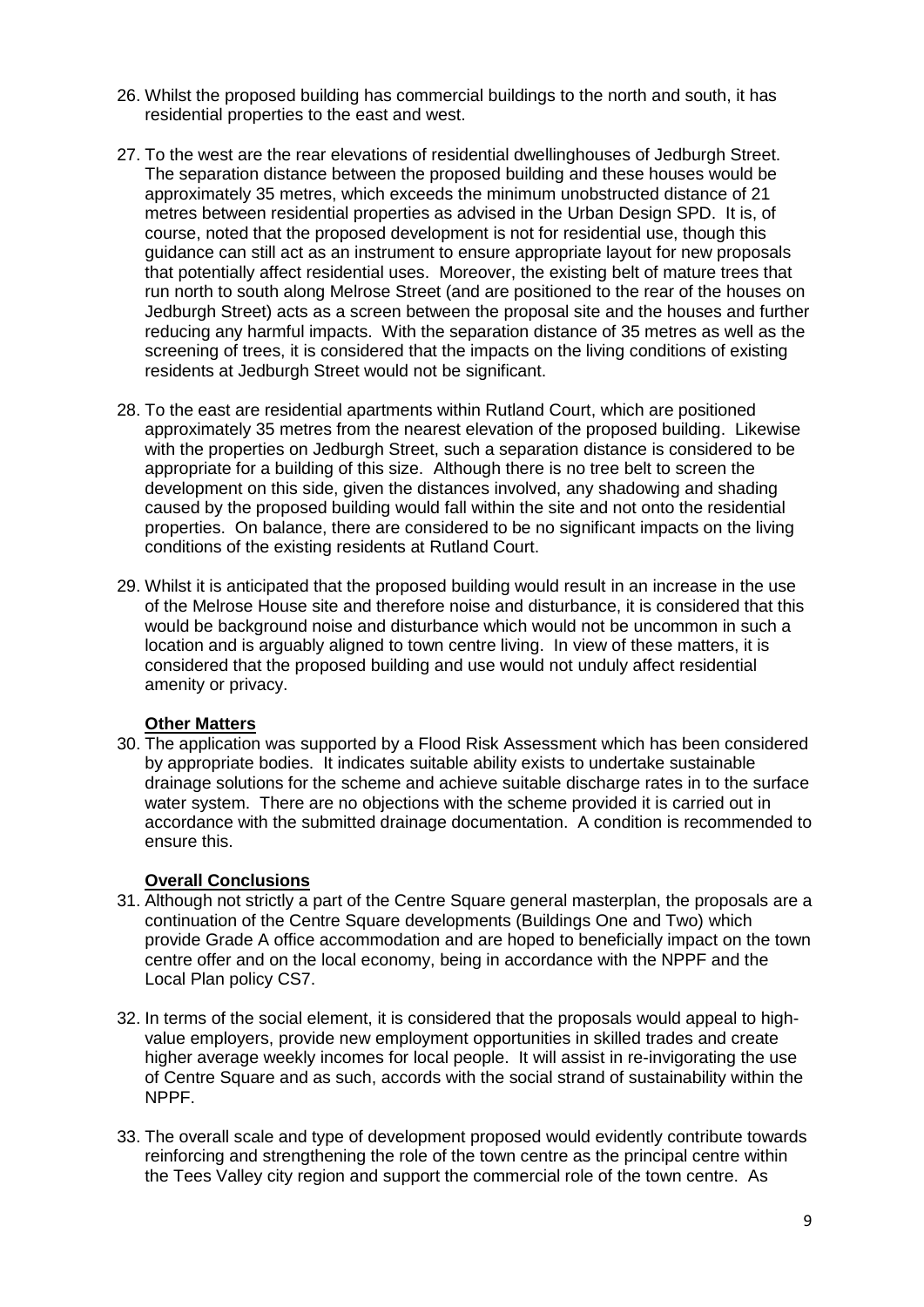such, the proposals are considered to be in accordance with the strategic policy H1 as well as REG25.

34. It has been demonstrated that the proposal will not result in any notable impact on nearby buildings, adjacent operators, residential amenity and privacy, or highway related matters and the proposed building and its design are considered to represent high quality development.

# **RECOMMENDATIONS AND CONDITIONS**

### **Approve with Conditions**

1. Time Limit

The development to which this permission relates must be begun not later than the expiration of three years beginning with the date on which this permission is granted.

Reason: The time limit condition is imposed in order to comply with the requirements of Section 91 of the Town and Country Planning Act 1990.

#### 2. Approved Plans

The development hereby approved shall be undertaken in accordance with the details within the approved plans as detailed below.

- a) Location Plan as Existing (254-SArch-S3-00-DR-A-0110-P01)
- b) General Arrangement Ground Floor Plan (254-SArch-S3-00-DR-A-2010-P01)
- c) General Arrangement First Floor Plan (254-SArch-S1-01-DR-A-2011-P01)
- d) General Arrangement Second Floor Plan (254-SArch-S3-00-DR-A-2012-P01)
- e) General Arrangement Third Floor Plan (254-SArch-S3-03-DR-A-2013-P01)
- f) General Arrangement Plant Floor Plan (254-SArch-S3-04-DR-A-2014-P01)
- g) General Arrangement North and East Elevations (254-SArch-S3-XX-DR-A-3310-P01)
- h) General Arrangement South and West Elevations (254-SArch-S3-XX-DR-A 3011-P01)
- i) Site Plan Proposed (254-SArch-S3-00-DR-A-1011-P02)
- j) Location Plan as Proposed (254-SArch-S3-XX-DR-A-1000-P02)
- k) General Arrangement Ancillary Building Plan (254-SArch-S3-00-DR-A-7400- P02)
- l) General Arrangement Ancillary Elevations (254-SArch-S3-XX-DR-A-7401-P02)
- m) Proposed External Lighting Layout (18088-CDCE-B6-00-DR-E-63-0001)
- n) Electrical Services Proposed External Lighting Layout Illuminance Plots (18088- CDCE-B6-00-DR-E-63-0002 Rev P4)
- o) Proposed Drainage Layout (P18-490-3E-ZZ-XX-DR-C-1000-T3)
- p) Grange Road Closure Plan (254-SARCH-S3-XX-DR-A-1061-P01)

Reason: In order to define the consent.

# 3. Samples of Materials

The development hereby approved shall be carried out in full accordance with a schedule of external finishing materials which shall be submitted to and approved in writing by the local planning authority prior to the above ground commencement of the development.

Reason: To ensure a high quality appearance of development in accordance with the requirements of the National Planning Policy Framework.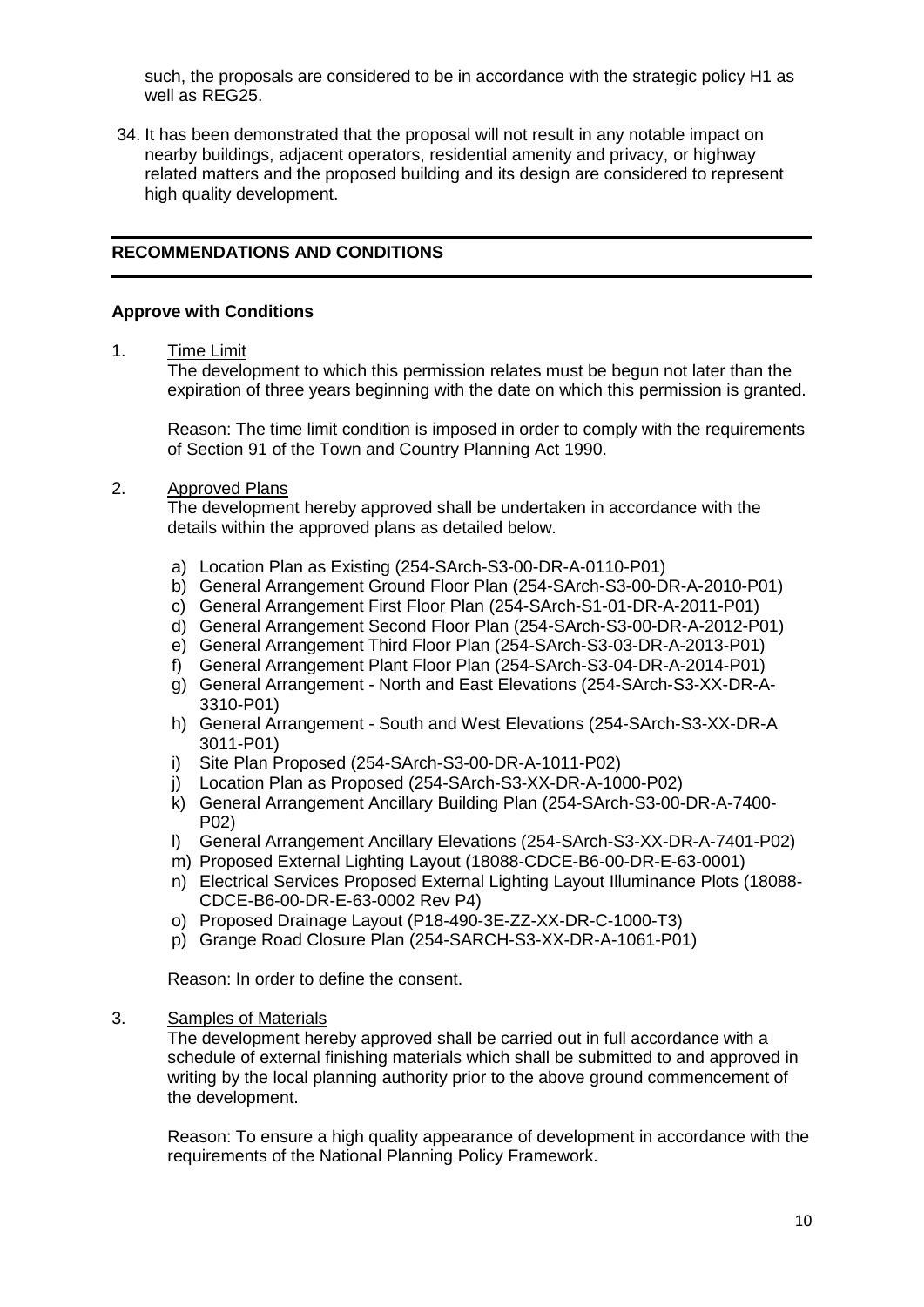# 4. Removal of Access

The existing vehicular access to Grange Road and Melrose Street shown as not being retained on the approved drawing(s) 254-SArch-S3-XX-DR-A-1061-P01 shall be reinstated to full height kerb and footway in accordance with details to be submitted to and approved in writing by the LPA prior to the proposed new access hereby approved being brought into use.

Reason: To confine access to the permitted points in the interests of good management of the highway and to minimise the number of vehicle accesses onto the highway in the interests of free flow of traffic and safety of highway users having regard for policy DC1 of the Local Plan and sections 9 and 12 of the NPPF.

5. Car Parking

The development hereby approved shall not be occupied until the areas for vehicle parking have been constructed and laid out in accordance with the approved drawing(s) 254-SArch-S3-XX-DR-A-1061-P01, or such plans which are subsequently submitted to and approved in writing by the Local Planning Authority. Such areas shall thereafter be retained in perpetuity for the sole purpose of parking vehicles.

Reason: To ensure a satisfactory form of development and in the interests of highway safety having regard for policies CS5 and DC1 of the Local Plan and sections 9 and 12 of the NPPF.

# 6. Restrictions on Barriers/Gates

No barrier or gate to any vehicular access shall be erected within 1 of the adjacent highway, measured from the rear of the carriageway abutting the site. Such barrier or gate shall be prevented at all times from opening towards the public highway.

Reason: In the interests of highway safety and to prevent inconvenience and obstruction to other highway users having regard for policies CS5 and DC1 of the Local Plan and sections 9 and 12 of the NPPF.

## 7. Method of Works Statement

The development hereby approved shall not be commenced until a detailed method of works statement has been submitted to and approved in writing by the Local Planning Authority. Such statement shall include at least the following details:

- a) Routing of construction traffic, including signage where appropriate;
- b) Arrangements for site compound and contractor parking;
- c) Measures to prevent the egress of mud and other detritus onto the public highway:
- d) A jointly undertaken dilapidation survey of the adjacent highway;
- e) Program of works; and,
- f) Details of any road/footpath closures as may be required.

The development must be carried out in accordance with the approved details.

Reason: To ensure that the development can be carried out in a manner that will not be to the detriment of amenity of local residents, free flow of traffic or safety of highway users having regard for policy DC1 of the Local Plan.

## 8. Travel Plan

Within 3 months of the commencement of development hereby approved a full Travel Plan must be submitted to and approved in writing by the Local Planning Authority. The approved Travel Plan shall be implemented prior to first occupation with the development thereafter being occupied in accordance with the approved Travel Plan unless agreed otherwise in writing by the Local Planning Authority.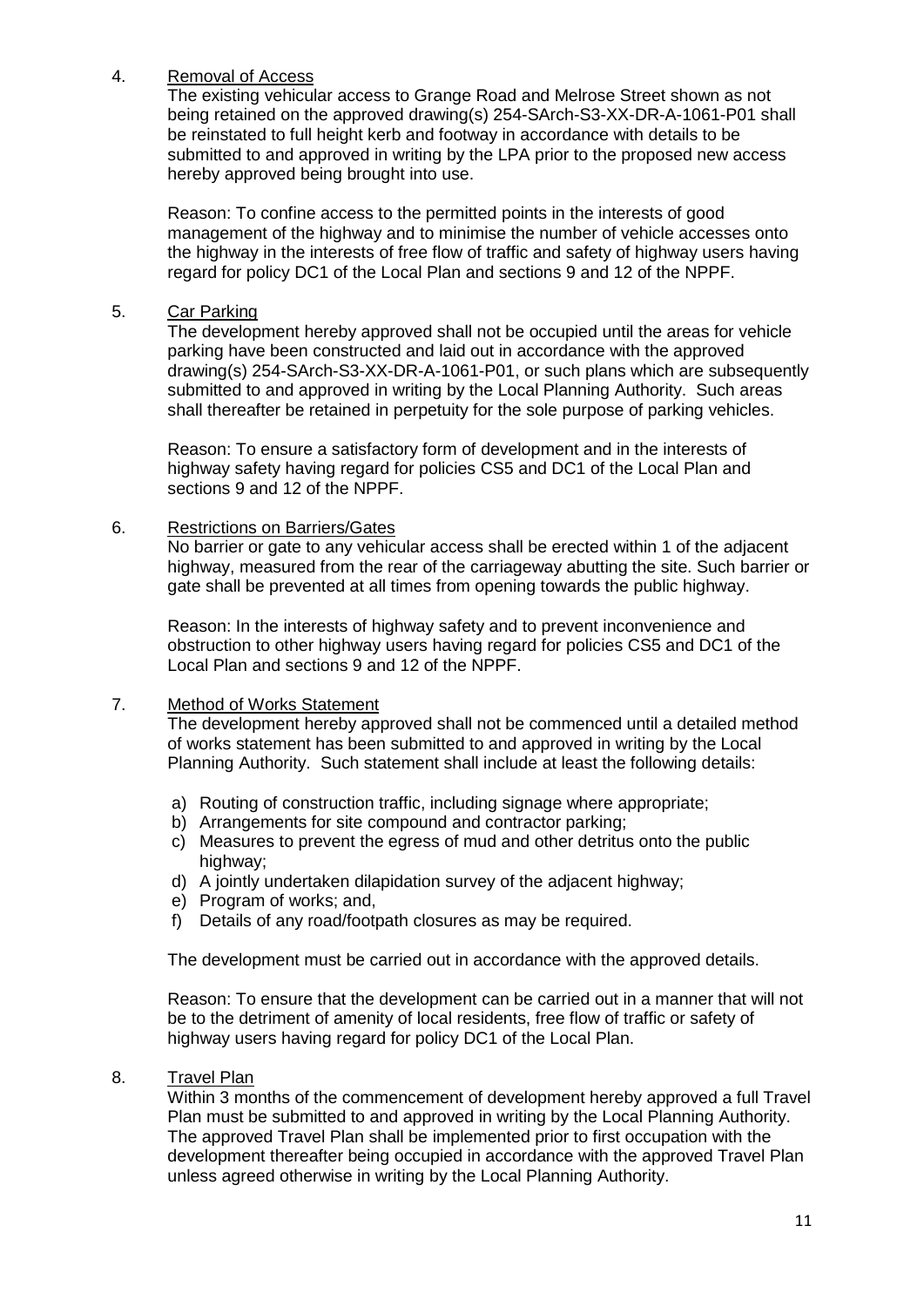Reason: To promote sustainable transport measures for visitors/staff/residents having regard for policy CS4 of the Local Plan and section 9 of the NPPF.

#### 9. Car and Cycle Parking Laid Out

No part of the development hereby approved shall be occupied until the areas shown on the approved plans for car and cycle parking and the manoeuvring of vehicles have been constructed and laid out in accordance with the approved plans, and thereafter such areas shall be retained solely for such purposes.

Reason: To ensure a satisfactory form of development and in the interests of highway safety having regard for policies CS5 and DC1 of the Local Plan and sections 9 and 12 of the NPPF.

#### 10. Off-Site Highway Works

The development hereby permitted shall not come into use until the highway works detailed below have been carried out in accordance with the submitted drawing(s) 254-SArch-S3-XX-DR-A-1061-P01 or such plans which are subsequently submitted to and approved in writing by the Local Planning Authority:

- a) Introduction of a vehicular closure point on Grange Road, consisting of full height kerbs, raised planters and associated signage, lining and resurfacing to prevent vehicles travelling between Grange Road and Melrose Street
- b) Provision of a 3.6m wide shared use pedestrian/cycle facility within the aforementioned vehicular closure point linking the adjacent pedestrian/cycle facilities North and South of Grange Road; and
- c) Resurfacing of the footways around the site frontage to Melrose Street and Grange Road

Reason: In the interests of providing a safe means of access to the site by all modes of transport and to, minimise disruptions to the free flow of traffic having regard for policies DC1 and CS5 of the Local plan and sections 9 and 12 of the NPPF.

## 11. Approved Drainage Scheme

Development shall be implemented in line with the drainage scheme contained within the submitted document entitled "Proposed Drainage Layout" dated "12/11/20". The drainage scheme shall ensure that foul flows discharge to the foul sewer at manhole 8006 and ensure that surface water discharges to the surface water sewer at manhole 8005. The surface water discharge rate shall not exceed the available capacity of 5.0l/sec. The final surface water discharge rate shall be agreed by the Lead Local Flood Authority.

Reason: To prevent the increased risk of flooding from any sources in accordance with the NPPF.

# 12. Details of Hard Landscaping and External Furniture

The building hereby approved shall not be occupied until a scheme of hard landscaping works has been undertaken on site in accordance with details which have first been submitted to and approved in writing by the Local Planning Authority.

The scheme of hard landscaping works shall include proposed finishing levels and contours within the site, hard surfacing materials and minor structures such as street furniture.

Reason: To ensure the satisfactory implementation of hard landscaping and external furniture in the interests of the visual amenities and landscape features of the area.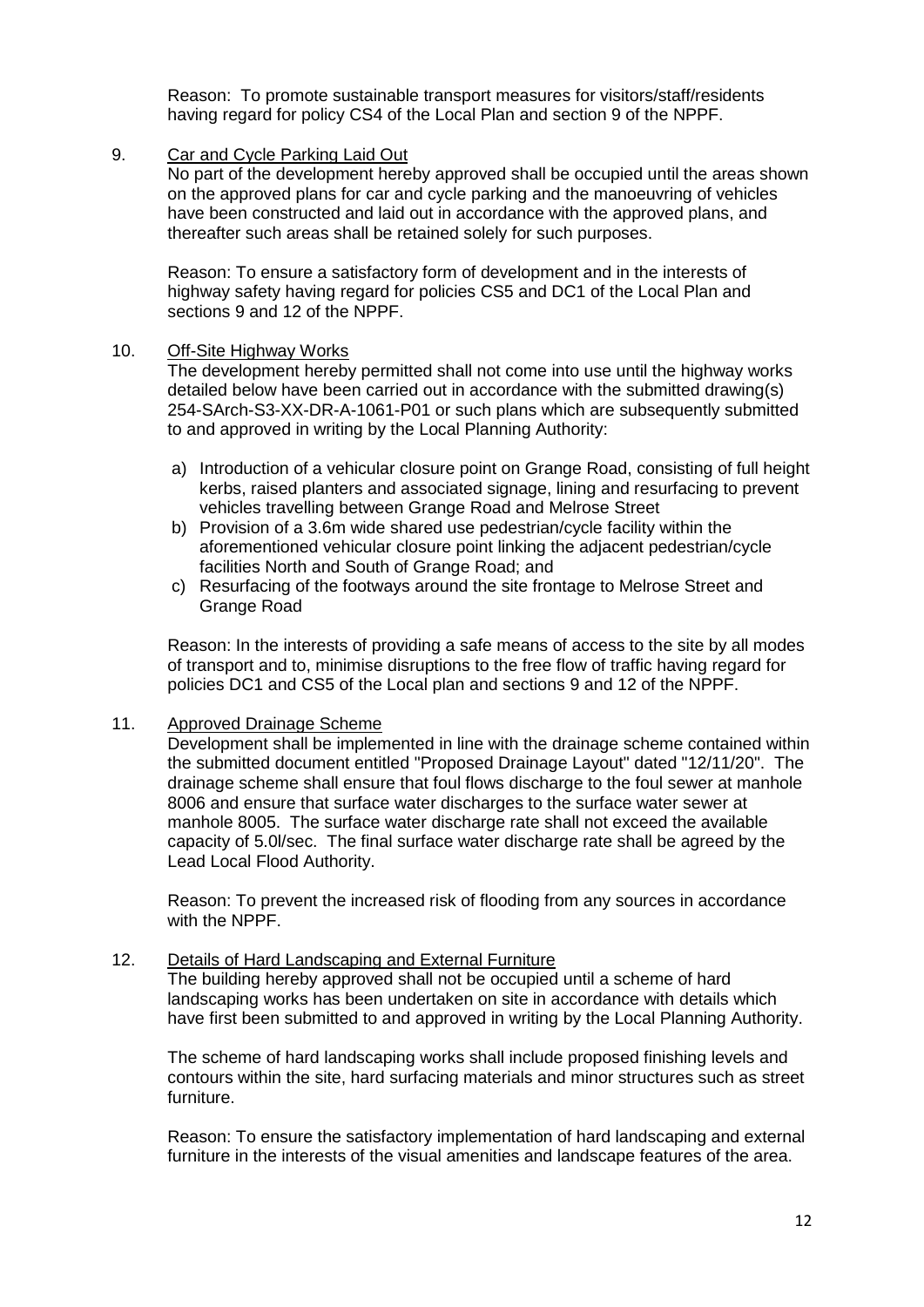# 13. Soft Landscape Works

Prior to the building hereby approved being occupied, a scheme of soft landscaping works shall have been implemented on site in accordance with a scheme of such which has first been submitted to and approved in writing by the Local Planning Authority. The scheme shall include, but not be restricted to, detailing the position, number and species of new planting within the site and the planting regime / methods including the provision of root barriers and tree pits.

Reason: In order to provide a high quality of development within a prominent town centre location in accordance with the requirements of Local and National Policy.

### 14. Landscape Management Plan

A landscape management plan, including management responsibilities and maintenance schedules for a minimum of five years post completion of the soft landscaping scheme, for all landscape areas, shall be submitted to and approved in writing by the Local Planning Authority prior to the occupation of any part of the development hereby approved. The management plan shall provide for replacement of landscaping that fails within the first 5 years of its existence. The approved landscape management plan shall be carried out as approved.

Reason: To ensure the satisfactory implementation of an approved landscaping scheme in the interests of the visual amenities and landscape features of the area.

15. Noise Mitigation

The development hereby approved shall be developed in accordance with Noise Assessment Reference 7387.1 as submitted to the local planning authority. Any deviations from the recommendations made in the report shall be first submitted to and approved in writing by the local planning authority prior to being implemented.

Reason: In order to prevent undue impacts on residential amenity in the wider area in accordance with the requirements of the National Planning Policy Framework

# 16. Details of Boundary Treatments

Notwithstanding the approved plans, prior to their installation, details of all boundary treatments for the development hereby approved shall be submitted to and approved in writing by the local planning authority. Details for submission shall include the design, specification and positioning of the boundary treatments. Any approved boundary treatments shall then be implemented as part of the development hereby approved.

Reason: In the interests of the visual amenities, character and appearance of the local area.

## **REASON FOR APPROVAL**

This application is acceptable as the proposed application for the erection of office building with associated works is in full accordance with the relevant national and local planning policies.

In particular, the proposed development adheres to the principles and guidance contained within the National Planning Policy Framework and the policies regarding sustainable development, the efficient use of land, transport and accessibility, appropriate measures to mitigate flood risk, conserving and enhancing the historic environment, and it would not be detrimental to the amenities of local residents and other neighbouring uses. Moreover, the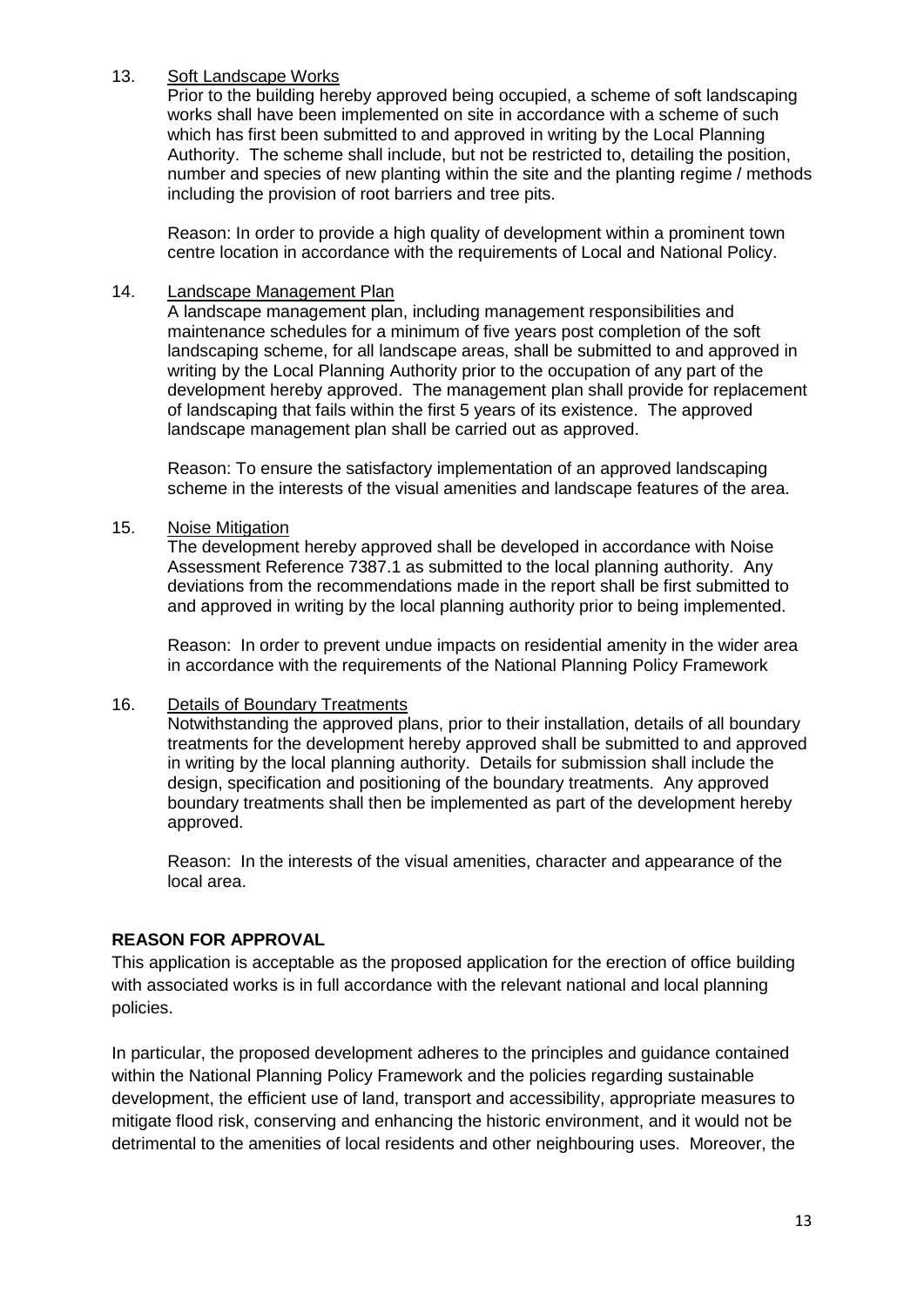proposed office development and associated development would be situated in an appropriate location being within an area allocated for such uses.

Accordingly, the Local Planning Authority considers that there are no material planning considerations that would override the general assumption that development be approved unless other material factors determine otherwise.

# **INFORMATIVES**

Informatives: Highways Related Matters

#### Statutory Undertakers

The applicant is reminded that they are responsible for contacting the Statutory Undertakers in respect of both the new service to their development and the requirements of the undertakers in respect of their existing apparatus and any protection/ diversion work that may be required. The applicant is advised to contact all the utilities prior to works commencing.

#### Works to Highway - S278

The proposal will require alterations to the existing highway and as such will require an Agreement under Section 278 of the 1980 Highways Act The applicant is urged to consult early with the Highway Authority (tel: 01642 728156) to discuss these proposals. This agreement must be completed and in place before work commences.

Case Officer: Peter Wilson Committee Date:  $5<sup>th</sup>$  March 2021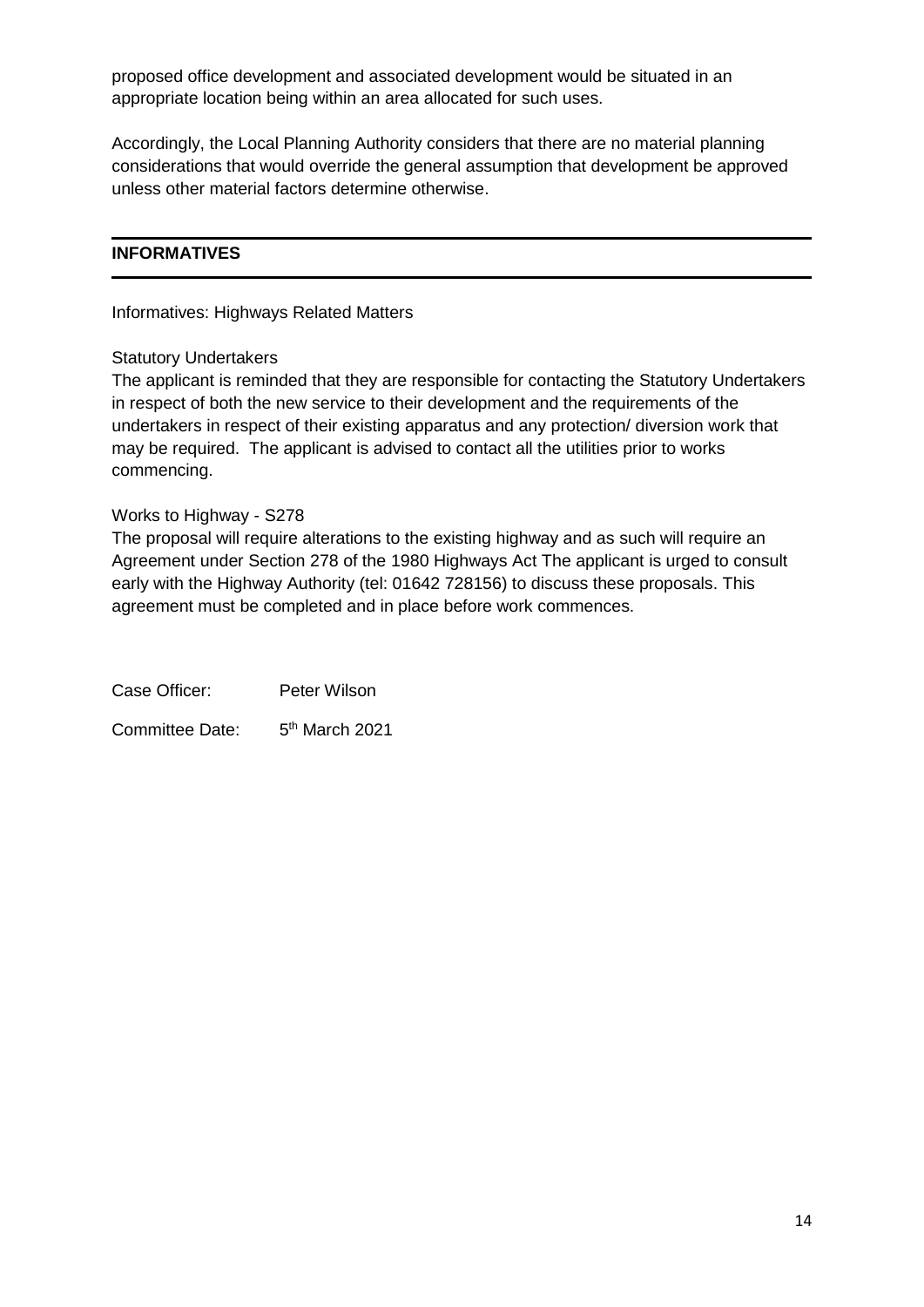# Appendix 1: Existing Site Plan

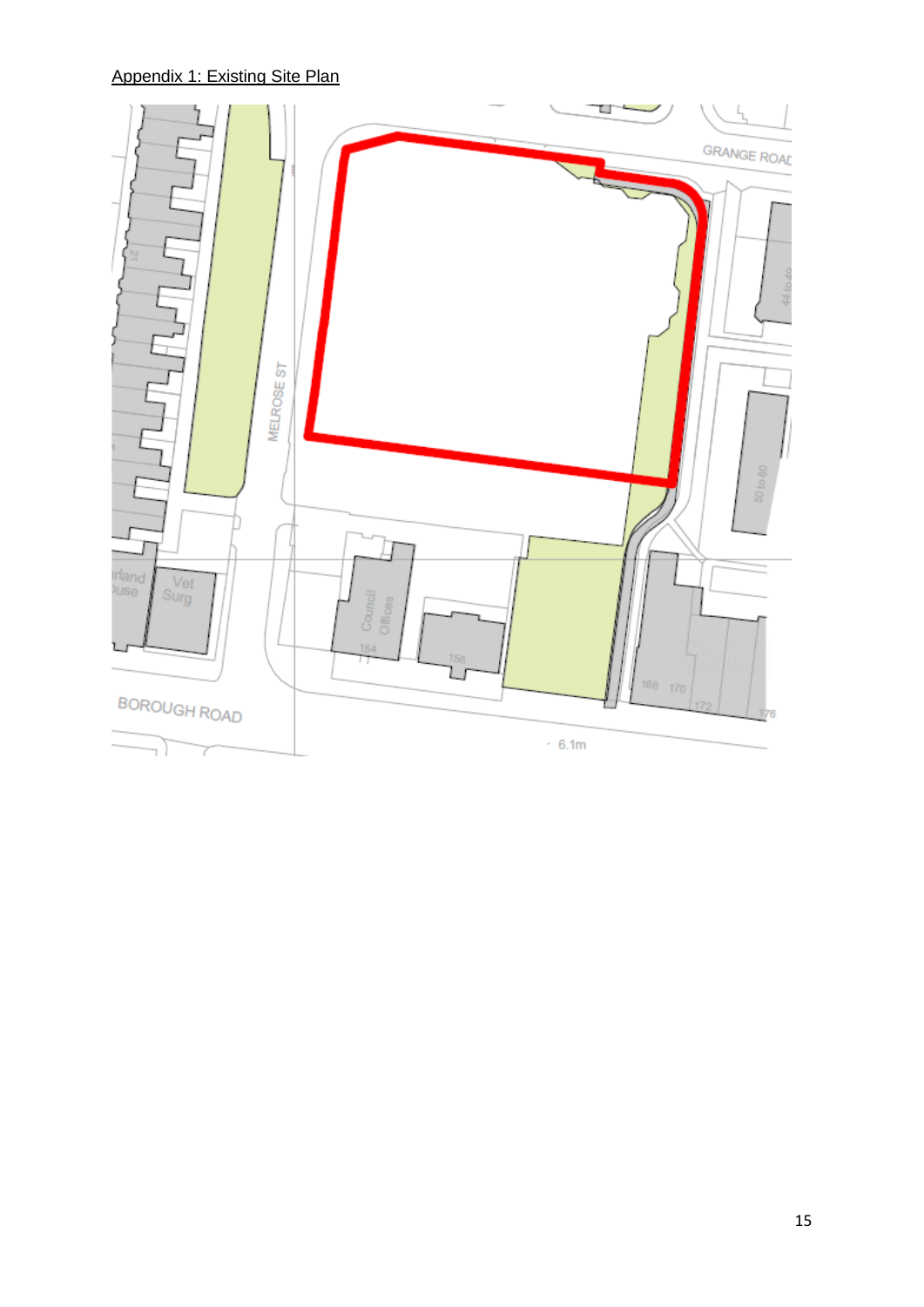Proposed Site Plan